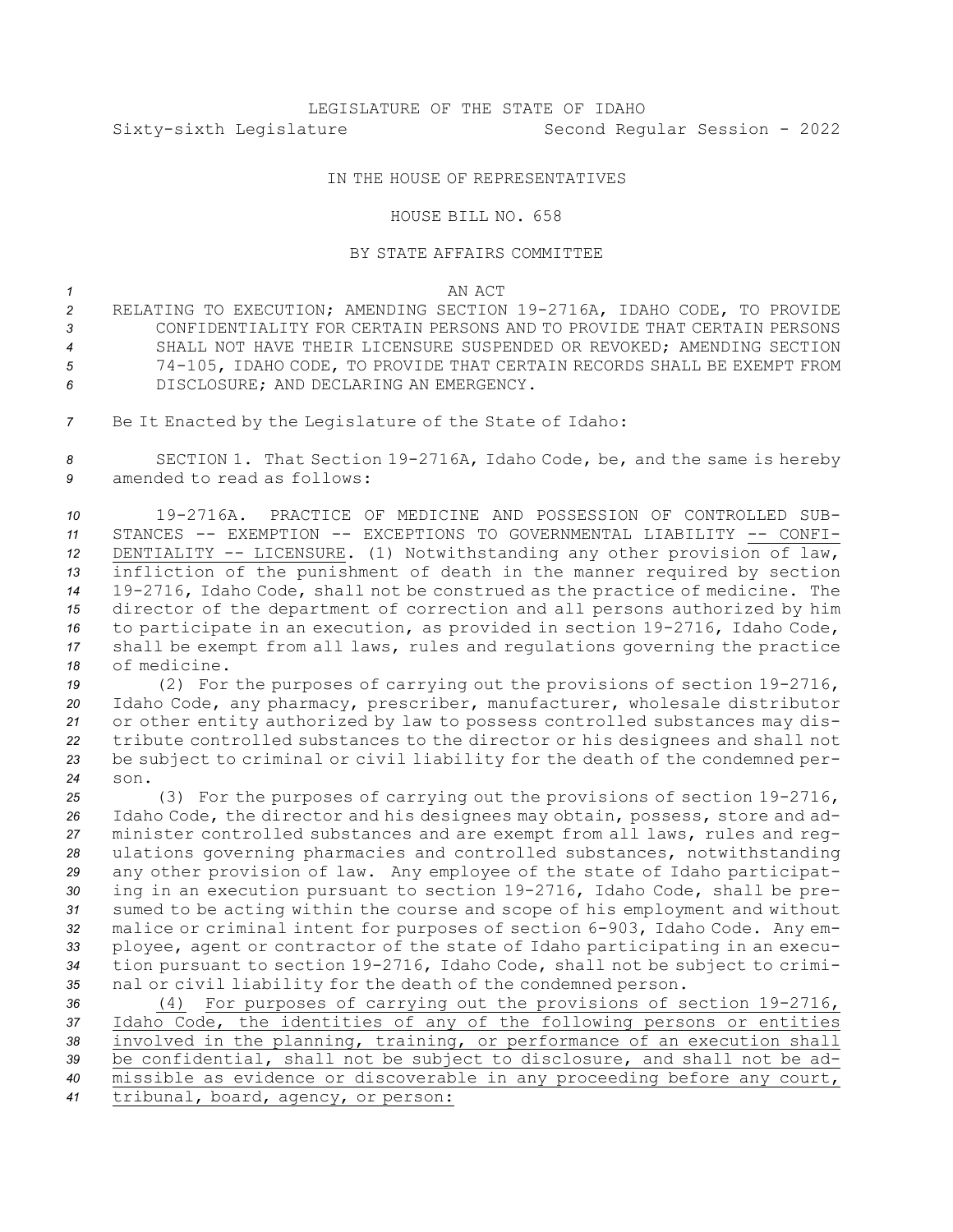*<sup>1</sup>* (a) The on-site physician and any member of the escort team or medical *2* team; and

 (b) Any person or entity who compounds, synthesizes, tests, sells, supplies, manufactures, stores, transports, procures, dispenses, or prescribes the chemicals or substances for use in an execution or that provides the medical supplies or medical equipment for the execution *7* process.

 (5) If any person who participates or performs ancillary functions in an execution is licensed by <sup>a</sup> board, the licensing board shall not suspend or revoke the person's license, or take disciplinary action against the person, because of the person's participation in an execution.

*<sup>12</sup>* SECTION 2. That Section 74-105, Idaho Code, be, and the same is hereby *13* amended to read as follows:

*<sup>14</sup>* 74-105. RECORDS EXEMPT FROM DISCLOSURE -- LAW ENFORCEMENT RECORDS, *15* INVESTIGATORY RECORDS OF AGENCIES, EVACUATION AND EMERGENCY RESPONSE PLANS, *<sup>16</sup>* WORKER'S COMPENSATION. The following records are exempt from disclosure:

*<sup>17</sup>* (1) Investigatory records of <sup>a</sup> law enforcement agency, as defined in *<sup>18</sup>* section 74-101(7), Idaho Code, under the conditions set forth in section *<sup>19</sup>* 74-124, Idaho Code.

 (2) Juvenile records of <sup>a</sup> person maintained pursuant to chapter 5, title 20, Idaho Code, except that facts contained in such records shall be furnished upon request in <sup>a</sup> manner determined by the court to persons and governmental and private agencies and institutions conducting pertinent research studies or having <sup>a</sup> legitimate interest in the protection, welfare and treatment of the juvenile who is thirteen (13) years of age or younger. If the juvenile is petitioned or charged with an offense which would be <sup>a</sup> criminal offense if committed by an adult, the name, offense of which the juvenile was petitioned or charged and disposition of the court shall be sub- ject to disclosure as provided in section 20-525, Idaho Code. Additionally, facts contained in any records of <sup>a</sup> juvenile maintained under chapter 5, title 20, Idaho Code, shall be furnished upon request to any school district where the juvenile is enrolled or is seeking enrollment.

 (3) Records of the custody review board of the Idaho department of ju- venile corrections, including records containing the names, addresses and written statements of victims and family members of juveniles, shall be ex-empt from public disclosure pursuant to section 20-533A, Idaho Code.

*<sup>37</sup>* (4)(a) The following records of the department of correction:

- *<sup>38</sup>* (i) Records of which the public interest in confidentiality, pub-*<sup>39</sup>* lic safety, security and habilitation clearly outweighs the pub-*<sup>40</sup>* lic interest in disclosure as identified pursuant to the authority *<sup>41</sup>* of the state board of correction under section 20-212, Idaho Code; *<sup>42</sup>* (ii) Records that contain any identifying information, or any in-*<sup>43</sup>* formation that would lead to the identification of any victims or *44* witnesses; *<sup>45</sup>* (iii) Records that reflect future transportation or movement of <sup>a</sup> *<sup>46</sup>* prisoner;
- *<sup>47</sup>* (iv) Records gathered during the course of the presentence inves-*<sup>48</sup>* tigation;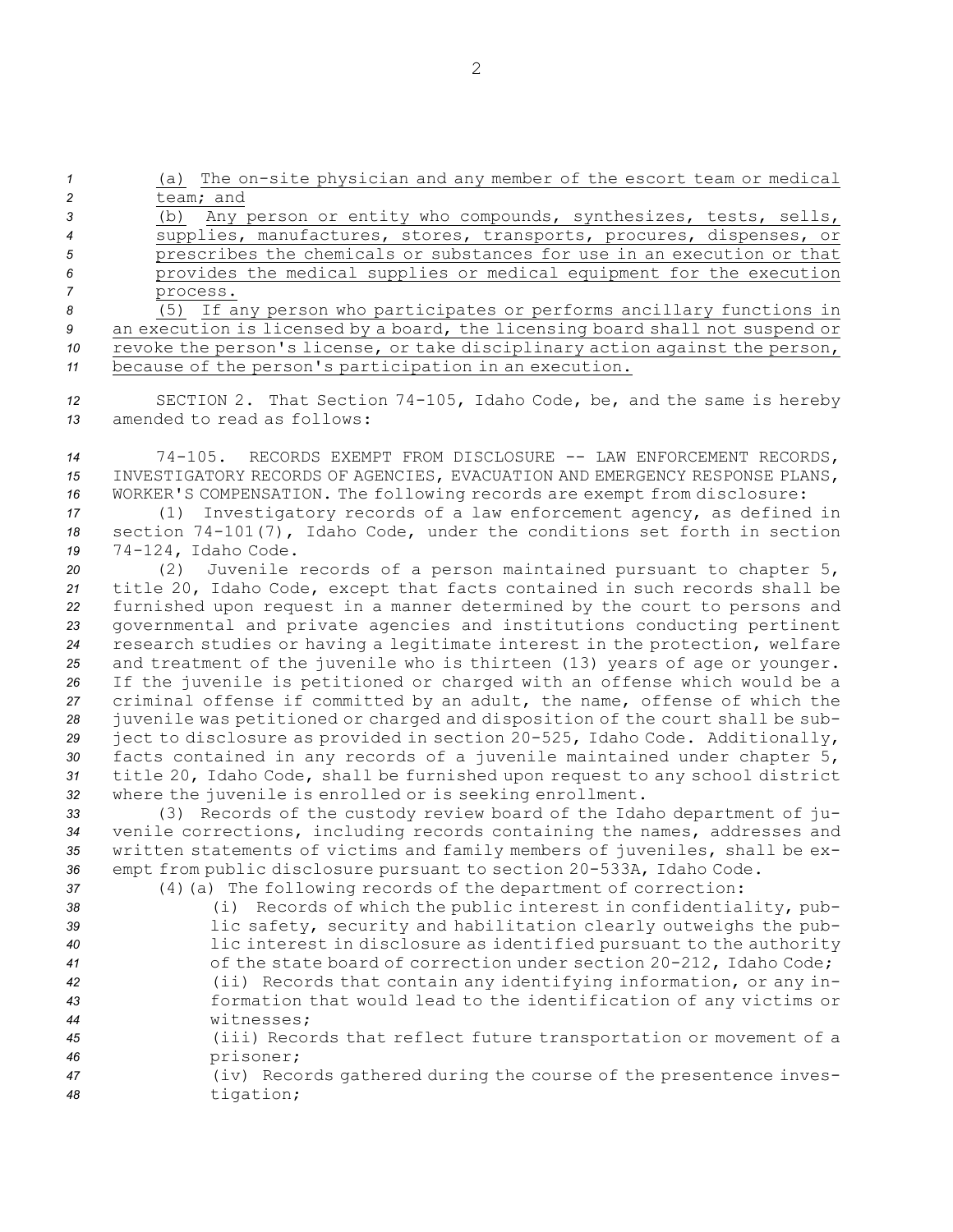*<sup>1</sup>* (v) Records of <sup>a</sup> prisoner, as defined in section 74-101(10), *<sup>2</sup>* Idaho Code, or probationer shall not be disclosed to any other *<sup>3</sup>* prisoner or probationer.

 (b) Records, other than public expenditure records, related to pro- posed or existing critical infrastructure held by or in the custody of any public agency only when the disclosure of such information is reasonably likely to jeopardize the safety of persons, property or the public safety. Such records may include emergency evacuation, escape or other emergency response plans, vulnerability assessments, oper- ation and security manuals, plans, blueprints or security codes. For purposes of this paragraph, "system" includes electrical, computer and telecommunication systems, electric power (including production, generating, transportation, transmission and distribution), heating, ventilation, and air conditioning. For purposes of this subsection, "critical infrastructure" means any system or asset, whether physical or virtual, so vital to the state of Idaho, including its political sub- divisions, that the incapacity or destruction of such system or asset would have <sup>a</sup> debilitating impact on state or national economic secu- rity, state or national public health or safety or any combination of those matters.

 (c) Records of the Idaho commission of pardons and parole shall be ex- empt from public disclosure pursuant to section 20-1003, Idaho Code, and section 20-1005, Idaho Code. Records exempt from disclosure shall also include those containing the names, addresses and written state-ments of victims.

 (5) Voting records of the former sexual offender classification board. The written record of the vote to classify an offender as <sup>a</sup> violent sexual predator by each board member in each case reviewed by that board member shall be exempt from disclosure to the public and shall be made available upon request only to the governor, the chairman of the senate judiciary and rules committee, and the chairman of the house of representatives judiciary, rules and administration committee, for all lawful purposes.

 (6) Records of the sheriff or Idaho state police received or maintained pursuant to sections 18-3302, 18-3302H and 18-3302K, Idaho Code, relating to an applicant or licensee except that any law enforcement officer and law enforcement agency, whether inside or outside the state of Idaho, may access information maintained in the license record system as set forth in section 18-3302K(16), Idaho Code.

 (7) Records of investigations prepared by the department of health and welfare pursuant to its statutory responsibilities dealing with the protec- tion of children, the rehabilitation of youth, adoptions and the commitment of mentally ill persons. For reasons of health and safety, best interests of the child or public interest, the department of health and welfare may pro- vide for the disclosure of records of investigations associated with actions pursuant to the provisions of chapter 16, title 16, Idaho Code, prepared by the department of health and welfare pursuant to its statutory responsibili- ties dealing with the protection of children except any such records regard-ing adoptions shall remain exempt from disclosure.

*<sup>49</sup>* (8) Records including, but not limited to, investigative reports, *<sup>50</sup>* resulting from investigations conducted into complaints of discrimination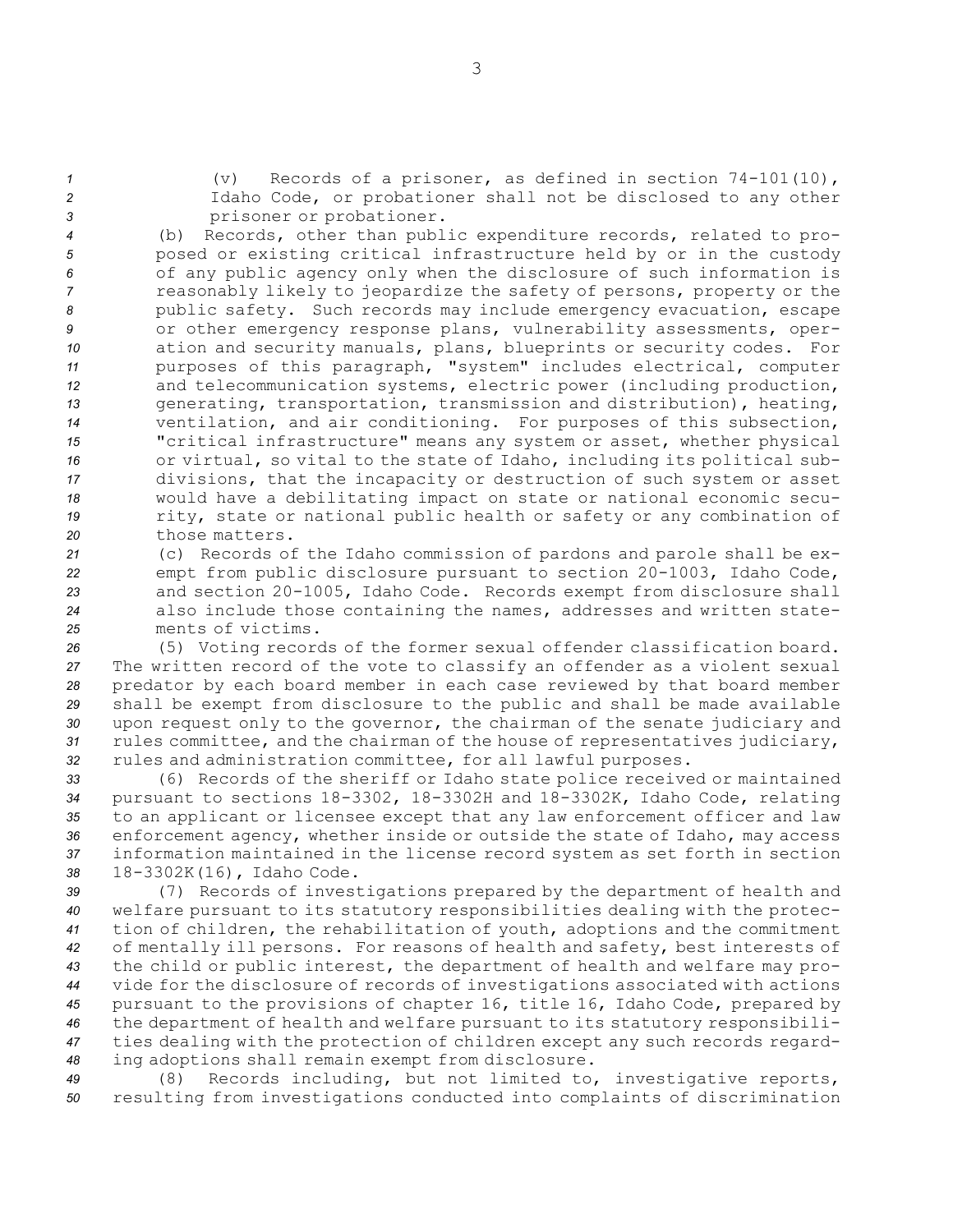made to the Idaho human rights commission unless the public interest in allowing inspection and copying of such records outweighs the legitimate public or private interest in maintaining confidentiality of such records. <sup>A</sup> person may inspect and copy documents from an investigative file to which he or she is <sup>a</sup> named party if such documents are not otherwise prohibited from disclosure by federal law or regulation or state law. The confidentiality of this subsection will no longer apply to any record used in any judicial pro- ceeding brought by <sup>a</sup> named party to the complaint or investigation, or by the Idaho human rights commission, relating to the complaint of discrimination.

 (9) Records containing information obtained by the manager of the Idaho state insurance fund pursuant to chapter 9, title 72, Idaho Code, from or on behalf of employers or employees contained in underwriting and claims for benefits files.

*<sup>14</sup>* (10) The worker's compensation records of the Idaho industrial commis-*<sup>15</sup>* sion provided that the industrial commission shall make such records avail-*16* able:

*<sup>17</sup>* (a) To the parties in any worker's compensation claim and to the indus-*<sup>18</sup>* trial special indemnity fund of the state of Idaho; or

 (b) To employers and prospective employers subject to the provisions of the Americans with disabilities act, 42 U.S.C. 12112, or other statu- tory limitations, who certify that the information is being requested with respect to <sup>a</sup> worker to whom the employer has extended an offer of employment and will be used in accordance with the provisions of the Americans with disabilities act, 42 U.S.C. 12112, or other statutory limitations; or

 (c) To employers and prospective employers not subject to the provi- sions of the Americans with disabilities act, 42 U.S.C. 12112, or other statutory limitations, provided the employer presents <sup>a</sup> written autho-rization from the person to whom the records pertain; or

 (d) To others who demonstrate that the public interest in allowing in- spection and copying of such records outweighs the public or private in- terest in maintaining the confidentiality of such records, as deter-mined by <sup>a</sup> civil court of competent jurisdiction; or

 (e) Although <sup>a</sup> claimant's records maintained by the industrial commis- sion, including medical and rehabilitation records, are otherwise ex- empt from public disclosure, the quoting or discussing of medical or re- habilitation records contained in the industrial commission's records during <sup>a</sup> hearing for compensation or in <sup>a</sup> written decision issued by the industrial commission shall be permitted; provided further, the true identification of the parties shall not be exempt from public disclo- sure in any written decision issued and released to the public by the in-dustrial commission.

*<sup>43</sup>* (11) Records of investigations compiled by the commission on aging in-*<sup>44</sup>* volving vulnerable adults, as defined in section 18-1505, Idaho Code, al-*<sup>45</sup>* leged to be abused, neglected or exploited.

*<sup>46</sup>* (12) Criminal history records and fingerprints, as defined in section *<sup>47</sup>* 67-3001, Idaho Code, and compiled by the Idaho state police. Such records *<sup>48</sup>* shall be released only in accordance with chapter 30, title 67, Idaho Code.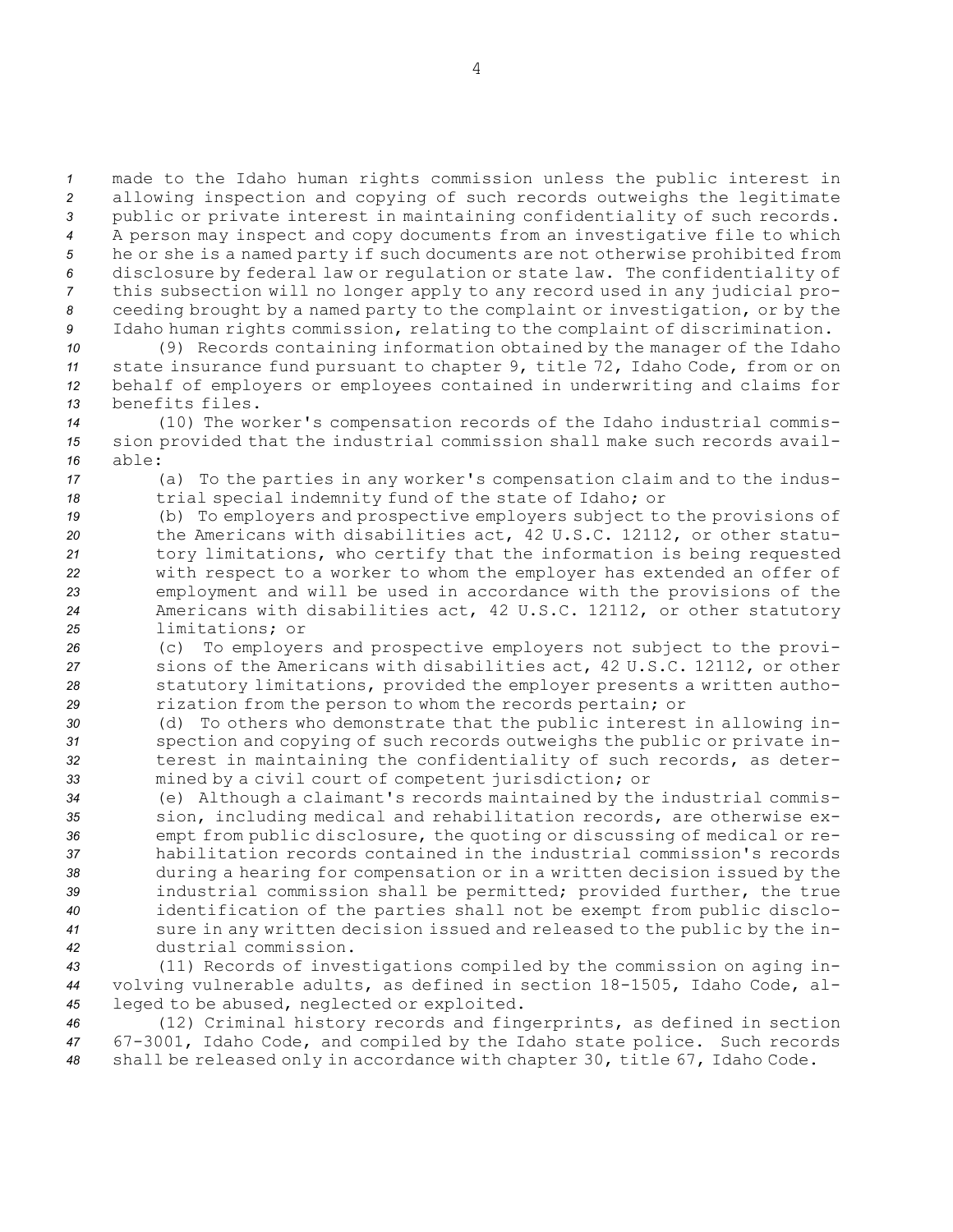*<sup>1</sup>* (13) Records furnished or obtained pursuant to section 41-1019, Idaho *<sup>2</sup>* Code, regarding termination of an appointment, employment, contract or *<sup>3</sup>* other insurance business relationship between an insurer and <sup>a</sup> producer.

*<sup>4</sup>* (14) Records of <sup>a</sup> prisoner or former prisoner in the custody of any state *<sup>5</sup>* or local correctional facility, when the request is made by another prisoner *<sup>6</sup>* in the custody of any state or local correctional facility.

*<sup>7</sup>* (15) Except as provided in section 72-1007, Idaho Code, records of the *<sup>8</sup>* Idaho industrial commission relating to compensation for crime victims un-*<sup>9</sup>* der chapter 10, title 72, Idaho Code.

 (16) Records or information identifying <sup>a</sup> complainant maintained by the department of health and welfare pursuant to section 39-3556, Idaho Code, relating to certified family homes, unless the complainant consents in writ- ing to the disclosure or the disclosure of the complainant's identity is re-quired in any administrative or judicial proceeding.

*<sup>15</sup>* (17) Records of any certification or notification required by federal *<sup>16</sup>* law to be made in connection with the acquisition or transfer of <sup>a</sup> firearm, *<sup>17</sup>* including <sup>a</sup> firearm as defined in 26 U.S.C. 5845(a).

*<sup>18</sup>* (18) The following records of the state public defense commission:

 (a) Records containing information protected or exempted from disclo- sure under the rules adopted by the Idaho supreme court, attorney work product, attorney-client privileged communication, records containing confidential information from an individual about his criminal case or performance of his attorney, or confidential information about an in-quiry into an attorney's fitness to represent indigent defendants.

 (b) Records related to the administration of the extraordinary litiga- tion fund by the state public defense commission, pursuant to section 19-850(2)(e), Idaho Code, to the extent that such records contain in- formation protected or exempted from disclosure under rules adopted by the Idaho supreme court, attorney work product or attorney-client privileged communication. This exemption does not include the amount awarded based upon an application for extraordinary litigation funds.

 (19) Records and information received by the office of the state con- troller from any local government, state agency and department, or volunteer nongovernmental entity for purposes of entry into the criminal justice integrated data system pursuant to section 19-4803, Idaho Code, and all records created by persons authorized to research and analyze information entered into the criminal justice integrated data system, regardless of whether such records were previously exempted from disclosure or redacted pursuant to state or federal law or court order. This exemption does not apply to projects, reports, and data analyses approved for release by the data oversight council and issued by persons authorized to conduct research and analysis as set forth in chapter 48, title 19, Idaho Code. Records and information relating to the management of the criminal justice integrated data system shall not be exempt from disclosure except as otherwise provided *45* in law.

 (20) Records that contain any identifying information or any informa- tion that could lead to the identification of any persons or entities that participate in or assist with an execution of <sup>a</sup> death sentence as described in section 19-2716A, Idaho Code.